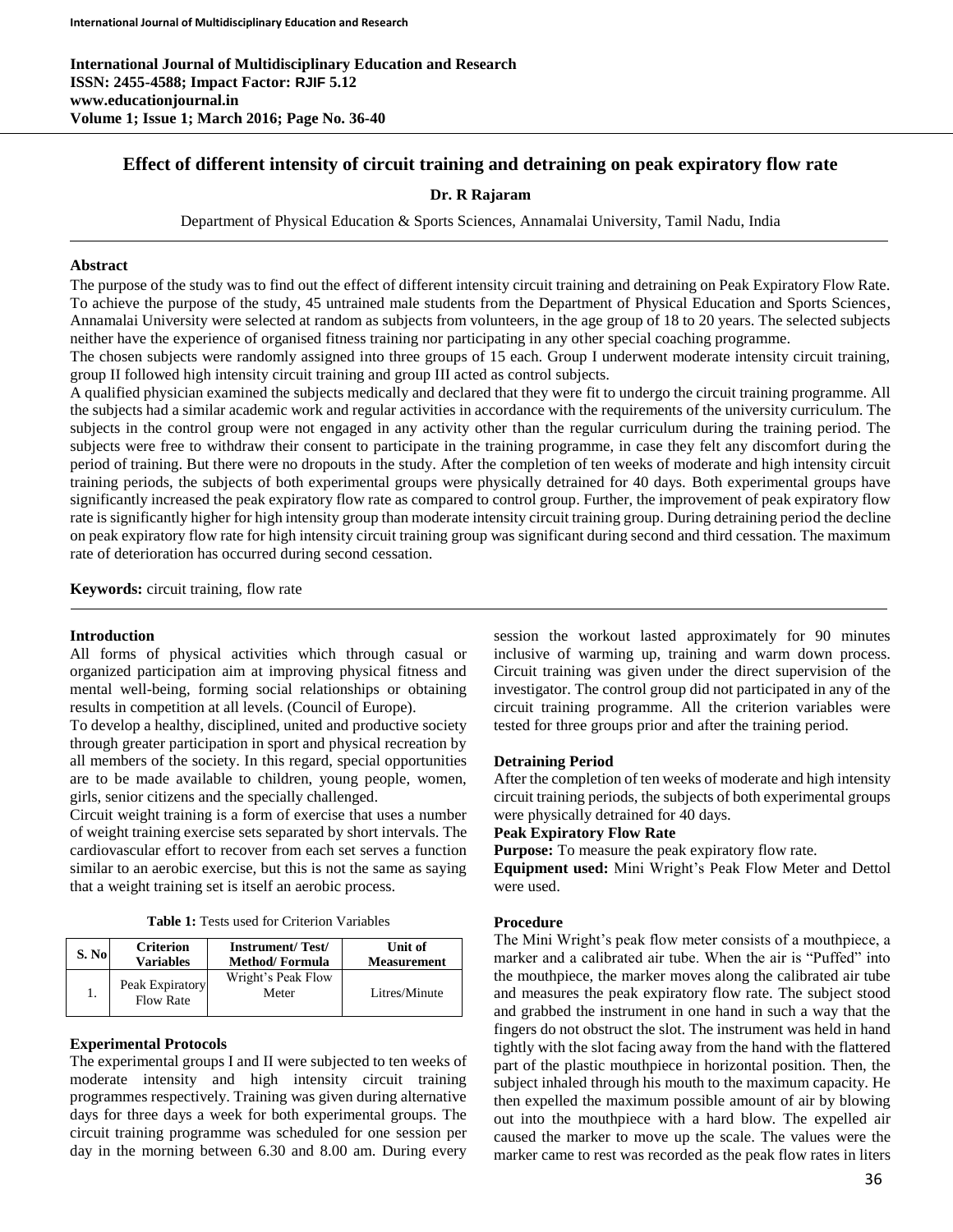per minute. Thereafter, the marker was gently pushed back. Three chances were given. The mouthpiece was disinfected with Dettol after use by each subject.

## **Scoring**

The reading indicated by the marker was taken as the score in liters per minute. The best of three trials was taken into account (Wright, 1990).

## **Analysis of Peak Expiratory Flow Rate Training Effect**

The mean and standard deviation values on peak expiratory flow rate of moderate intensity circuit training group, high intensity circuit training group and control group during six different testing periods have been presented in table 2.

**Table 2:** Mean and Standard Deviation on Peak Expiratory Flow Rate of Pretest, Posttest and Four Cessations Data of Experimental and Control Groups

| <b>Groups</b>                          |           | Pre<br><b>Test</b> | Post<br><b>Test</b> | <b>First</b><br>Cessation | Second<br><b>Cessation</b> | <b>Third</b><br>Cessation | Fourth<br><b>Cessation</b> |
|----------------------------------------|-----------|--------------------|---------------------|---------------------------|----------------------------|---------------------------|----------------------------|
| <b>Moderate Intensity Circuit</b>      | Mean      | 469.33             | 526.00              | 521.33                    | 512.00                     | 503.33                    | 497.33                     |
| <b>Training Group</b>                  | <b>SD</b> | 8.83               | 21.64               | 20.30                     | 18.59                      | 16.76                     | 15.79                      |
| <b>High Intensity Circuit Training</b> | Mean      | 461.33             | 540.66              | 534.67                    | 520.66                     | 509.33                    | 504.00                     |
| Group                                  | <b>SD</b> | 3.55               | 12.79               | 13.56                     | 12.79                      | 13.34                     | 11.21                      |
| Control Group                          | Mean      | 464.00             | 464.67              | 466.00                    | 467.33                     | 467.33                    | 468.00                     |
|                                        | <b>SD</b> | 15.94              | 9.90                | 13.52                     | 14.86                      | 13.34                     | 16.56                      |

The details of peak expiratory flow rate during six testing periods among three groups are graphically illustrated in figure 1.



**Fig 1:** Graphical Representation of Pretest, Posttest and Four Cessations Data of Moderate Intensity, High Intensity and Control Groups on Peak Expiratory Flow Rate

The analysis of covariance for the pre and post-tests data on peak expiratory flow rate of experimental and control groups have been analysed and presented in table 3.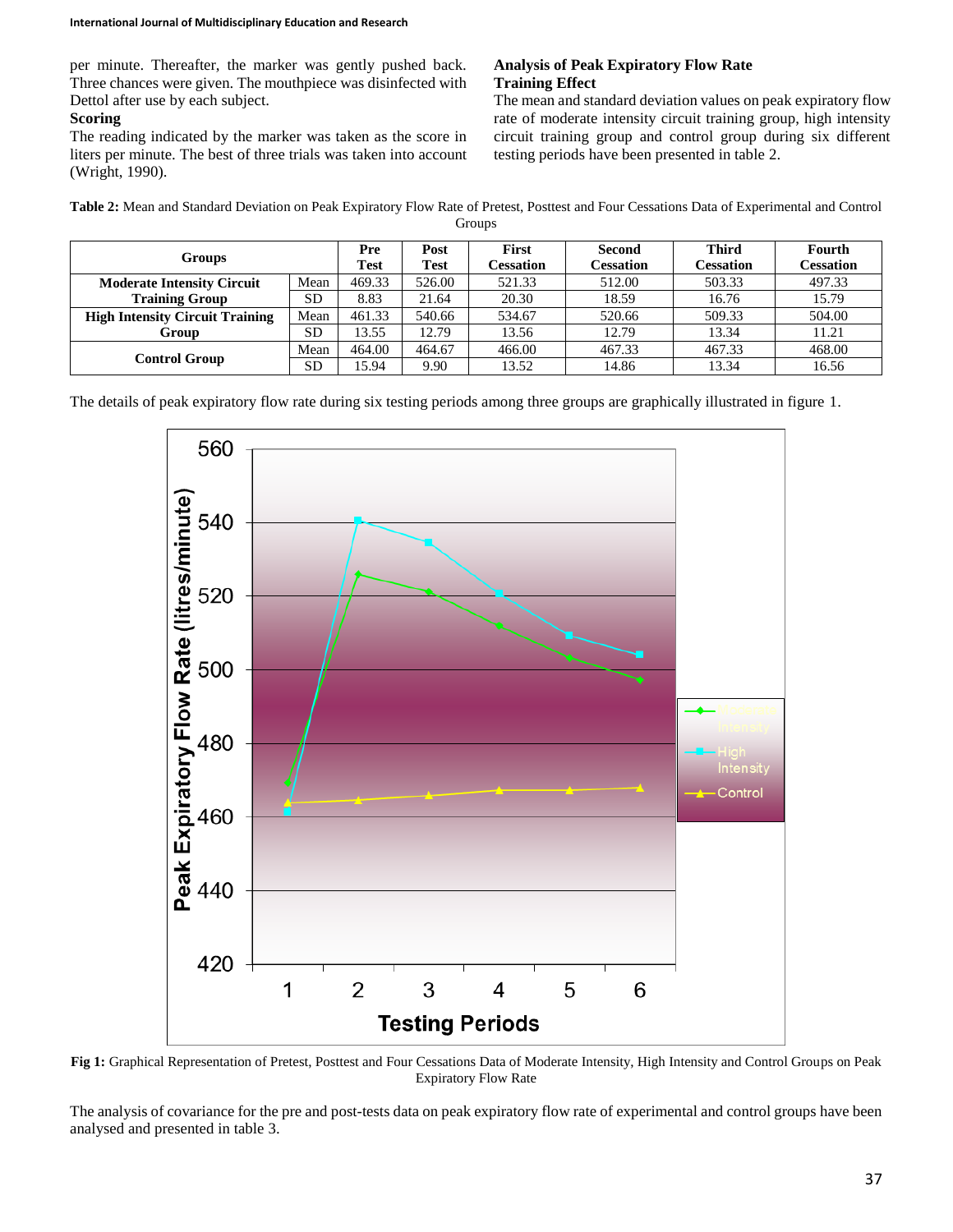| Group<br>Test            | <b>Moderate Intensity</b><br><b>Circuit Training</b> | <b>High Intensity</b><br><b>Circuit Training</b> | Control<br>Group | Source of<br><b>Variance</b> | Sum of<br><b>Squares</b> | df | <b>Mean</b><br><b>Squares</b> | $\cdot_F$<br>Ratio |
|--------------------------|------------------------------------------------------|--------------------------------------------------|------------------|------------------------------|--------------------------|----|-------------------------------|--------------------|
| <b>Pretest Mean</b>      | 469.33                                               | 461.33                                           | 464.00           | Between                      | 497.77                   | ◠  | 248.88                        | 1.44               |
| <b>SD</b>                | 8.83                                                 | 13.55                                            | 15.94            | Within                       | 7226.66                  | 42 | 172.06                        |                    |
| <b>Posttest Mean</b>     | 526.00                                               | 540.67                                           | 464.66           | Between                      | 48764.4                  | ◠  | 24382.2                       | $100.14*$          |
| <b>SD</b>                | 21.64                                                | 12.79                                            | 9.90             | Within                       | 10226.7                  | 42 | 243.49                        |                    |
| <b>Adjusted Posttest</b> | 523.31                                               | 542.82                                           | 465.20           | Between                      | 48894.1                  | 2  | 24447.1                       | 132.09*            |
| Mean                     |                                                      |                                                  |                  | Within                       | 7588.14                  | 41 | 185.07                        |                    |

\* Significant at 0.05 level.

The table value required for significance at 0.05 level of confidence with degrees of freedom 2, 41 is 3.23 and degree of freedom 2, 42 is 3.22.

Table 3 shows that the obtained 'F' ratio value of 1.44 for pretest mean on peak expiratory flow rate is not significant at 0.05 level. It reveals that there is statistically no significant difference among experimental and control groups on muscular endurance before the commencement of circuit training.

The 'F' ratio value of 100.14 for post-test data on peak expiratory flow rate is significant at 0.05 level.

The 'F' ratio value of 132.09 for adjusted post-test on peak expiratory flow rate is significant at 0.05 level. It reveals that there is significant difference among the groups on peak expiratory flow rate as a result of circuit training.

The result of Scheffe's post-hoc test is presented in table 4.

**Table 4:** Scheffe's Test for the Differences between the Adjusted Post Test Paired Means on Peak Expiratory Flow Rate of Experimental and Control Groups

|                          | <b>Adjusted Post Test Mean</b> |         |                    |              |  |
|--------------------------|--------------------------------|---------|--------------------|--------------|--|
| Moderate                 | <b>High Intensity</b>          | Control | Mean               | Level of     |  |
| <b>Intensity Circuit</b> | <b>Circuit Training</b>        |         | <b>Differences</b> | Significance |  |
| Training Group           | Group                          | Group   |                    |              |  |
| 523.31                   | 542.82                         |         | 19.51              | 0.05         |  |
| 523.31                   |                                | 465.20  | 58.11              | 0.05         |  |
|                          | 542.82                         | 465.20  | 77.62              | 0.05         |  |

The confidence interval required for 0.05 level of significance is 12.62.

Table 4 shows that all the three paired means are significant at 0.05 level. It reveals that both experimental groups have significantly increased the peak expiratory flow rate as compared to control group. Further, the improvement of peak expiratory flow rate is significantly higher for high intensity group than moderate intensity circuit training group.

#### **Influence of Detraining**

The data on peak expiratory flow rate have been analysed by two-way factorial ANOVA (3 x 5) with repeated measures on last factor and the results are presented in table 5.

**Table 5:** Analysis of Variance on Peak Expiratory Flow Rate of Experimental and Control Groups at Five Different Testing Periods

| <b>Source of Variance</b>                          | Sum of<br><b>Squares</b> | df                          | Mean<br><b>Squares</b> | 44F<br>Ratio |
|----------------------------------------------------|--------------------------|-----------------------------|------------------------|--------------|
| Rows (Groups)                                      | 129987.6                 | $\mathcal{D}_{\mathcal{L}}$ | 64993.7                | $63.06*$     |
| Error                                              | 43285.33                 | 42                          | 1030.603               |              |
| Columns (Testing Periods)                          | 14024.00                 |                             | 3506.00                | $96.75*$     |
| Interaction (Groups X)<br><b>Testing Periods</b> ) | 9608.00                  | 8                           | 1201.00                | $33.14*$     |
| Error                                              | 6088.00                  | 168                         | 36.24                  |              |

\*Significant at .05 level

Table values required for significance at 0.05 level with df 2, 42; 4, 168 and 8, 168 are 3.22, 2.42 and 1.99 respectively.

From the table 6 it is clear that the obtained 'F' ratio for groups, 63.06 is significant at 0.05 level. It is evident that the influence of detraining on peak expiratory flow rate among moderate intensity, high intensity and control groups differ significantly. Table 6 also shows that the obtained 'F' ratio for testing periods, 96.75 is significant at 0.05 level. It is found that the declines of peak expiratory flow rate during different testing periods differ significantly.

From the table 6 it is evident that the obtained 'F' ratio for the interaction between groups and testing periods is 33.14 is also significant at 0.05 level. The finding of the study implies that significant differences exist for the reduction on peak expiratory flow rate among three groups and five testing periods.

Since, the interaction is significant, the simple effect test was applied as follow-up test and which is presented in table 7.

| <b>Table 7:</b> Simple Effect Scores on Peak Expiratory Flow Rate for the |
|---------------------------------------------------------------------------|
| Interaction among Three Groups during Five Testing Periods                |

| <b>Source of Variance</b>               | Sum of<br><b>Squares</b> | df             | <b>Mean</b><br><b>Squares</b> | "F" Ratio |
|-----------------------------------------|--------------------------|----------------|-------------------------------|-----------|
| Groups and Post<br><b>Test</b>          | 48753.82                 | 2              | 24376.91                      | 672.652*  |
| Groups and First<br>Cessation           | 39774.67                 | 2              | 19887.33                      | 548.767*  |
| Groups and Second<br>Cessation          | 24572.47                 | 2              | 12286.23                      | 339.024*  |
| Groups and Third<br>Cessation           | 15480                    | $\overline{c}$ | 7740                          | 213.576*  |
| Groups and Fourth<br>Cessation          | 11003.69                 | 2              | 5501.84                       | 151.817*  |
| <b>Testing Periods and</b><br>Group I   | 8601.4                   | $\overline{4}$ | 2150.35                       | 59.336*   |
| <b>Testing Periods and</b><br>Group II  | 14924.35                 | $\overline{4}$ | 3731.09                       | 102.955*  |
| <b>Testing Periods and</b><br>Group III | 106.33                   | 4              | 26.58                         | 0.733     |
| Error                                   | 6088.00                  | 168            | 36.24                         |           |

\*Significant at 0.05 level.

Table values required for significance at 0.05 level with df 2, 168 and 4, 168 are 3.05 and 2.42 respectively.

Table 7 shows that the changes on peak expiratory flow rate during all the five testing periods differ significantly at 0.05 level.

Table 12d also reveals that the changes on peak expiratory flow rate for both experimental groups differ significantly at 0.05 level, during different testing periods.

Since, the changes on peak expiratory flow rate is significant during testing periods and among groups, Scheffe's post-hoc test was applied separately to find out the paired mean differences, if any. The results of Scheffe's test for testing period is given in table 8.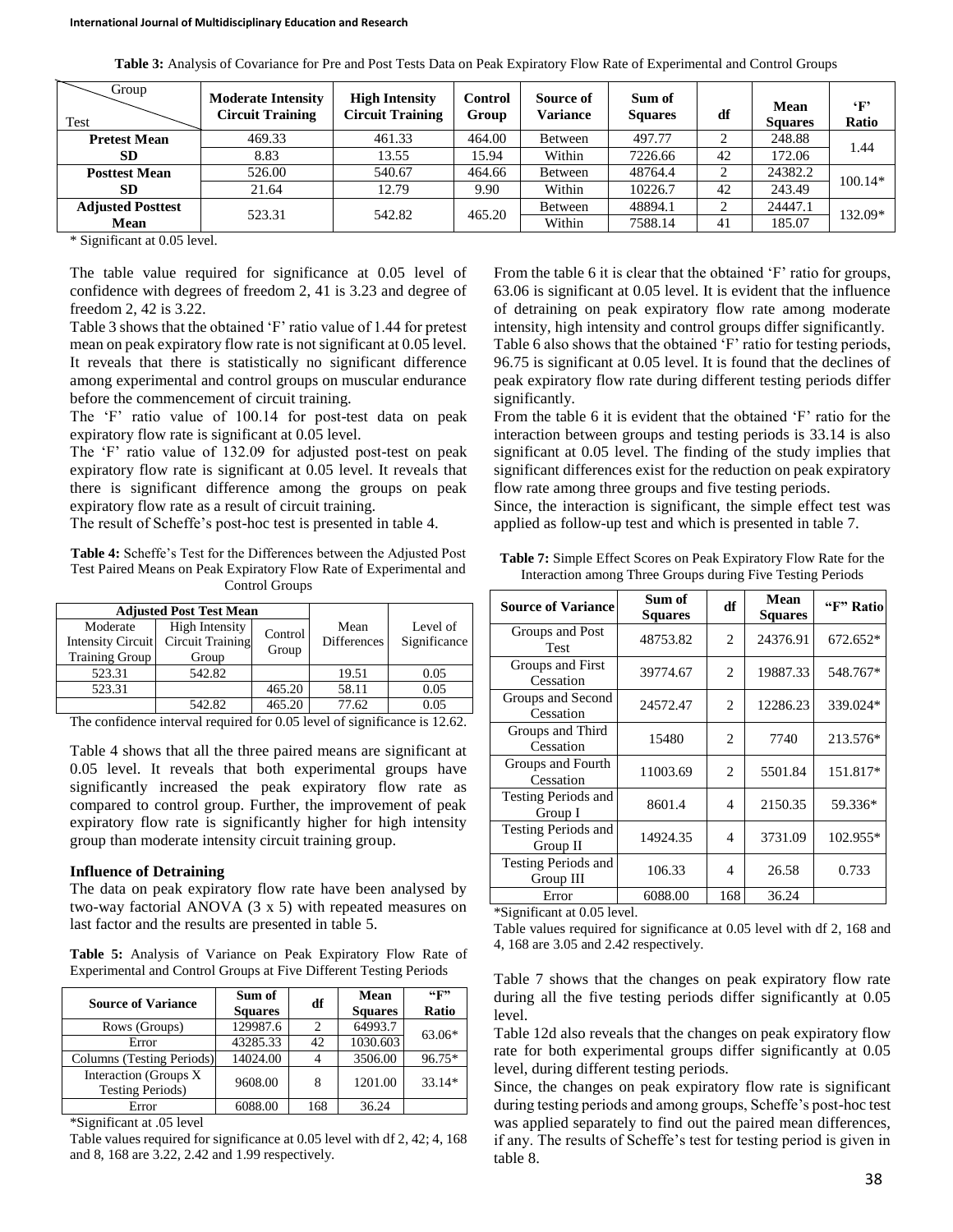| <b>Table 8:</b> Scheffe's Test for the differences between the Paired Means of Post Test and Cessation Periods for Different Groups on |  |
|----------------------------------------------------------------------------------------------------------------------------------------|--|
| Peak Expiratory Flow Rate                                                                                                              |  |

| <b>Testing Periods</b>            | <b>Moderate Intensity Circuit Training</b><br>Group | <b>High Intensity Circuit Training</b><br>Group | <b>Control</b><br>Group | Mean<br><b>Difference</b> |
|-----------------------------------|-----------------------------------------------------|-------------------------------------------------|-------------------------|---------------------------|
|                                   | 526.00                                              | 540.66                                          |                         | 14.66*                    |
| <b>Post Test</b>                  | 526.00                                              |                                                 | 464.67                  | $61.33*$                  |
|                                   |                                                     | 540.66                                          | 464.67                  | 75.99*                    |
|                                   | 521.33                                              | 534.67                                          |                         | 13.34*                    |
| <b>First Cessation</b>            | 521.33                                              |                                                 | 466.00                  | 55.33*                    |
|                                   |                                                     | 534.67                                          | 466.00                  | 68.67*                    |
|                                   | 512.00                                              | 520.66                                          |                         | $8.66*$                   |
| <b>Second</b><br><b>Cessation</b> | 512.00                                              |                                                 | 467.33                  | 44.67*                    |
|                                   |                                                     | 520.66                                          | 467.33                  | 53.33*                    |
|                                   | 503.33                                              | 509.33                                          |                         | $6.00*$                   |
| <b>Third Cessation</b>            | 503.33                                              |                                                 | 467.33                  | $36.00*$                  |
|                                   |                                                     | 509.33                                          | 467.33                  | $42.00*$                  |
|                                   | 497.33                                              | 504.00                                          |                         | $6.67*$                   |
| Fourth<br><b>Cessation</b>        | 497.33                                              |                                                 | 468.00                  | 29.33*                    |
|                                   |                                                     | 504.00                                          | 468.00                  | 36.00*                    |

\* Significant at 0.05 level.

The confidence interval required for significance at 0.05 level is 5.43.

It is clear from table 8 that the changes on peak expiratory flow rate during each testing periods differ significantly at 0.05 level. The result of the study reveals that during detraining period, the gradual decline of peak expiratory flow rate for moderate intensity group is similar to that of high intensity group. The results of Scheffe's test for the moderate intensity circuit

training group is presented in table 9.

**Table 9:** Scheffe's Test for the differences among Paired Means of Moderate Intensity Circuit Training Group during different Testing Periods on Peak Expiratory Flow Rate

| Post        | <b>First</b>     | <b>Second</b>    | <b>Third</b>     | Fourth           | Mean              |
|-------------|------------------|------------------|------------------|------------------|-------------------|
| <b>Test</b> | <b>Cessation</b> | <b>Cessation</b> | <b>Cessation</b> | <b>Cessation</b> | <b>Difference</b> |
| 526.00      | 521.33           |                  |                  |                  | 4.67              |
| 526.00      |                  | 512.00           |                  |                  | 14.00*            |
| 526.00      |                  |                  | 503.33           |                  | $22.67*$          |
| 526.00      |                  |                  |                  | 497.33           | $28.67*$          |
|             | 521.33           | 512.00           |                  |                  | 9.33*             |
|             | 521.33           |                  | 503.33           |                  | 18.00*            |
|             | 521.33           |                  |                  | 497.33           | $24.00*$          |
|             |                  | 512.00           | 503.33           |                  | $8.67*$           |
|             |                  | 512.00           |                  | 497.33           | $14.67*$          |
|             |                  |                  | 503.33           | 497.33           | 6.00              |

\* Significant at .05 level.

The confidence interval required for significance at 0.05 level is 6.84.

Table 9 shows that the changes on peak expiratory flow rate of moderate intensity circuit training group differ significantly at 0.05 level for the paired means of post-test with second, third and fourth cessations; first cessation with second, third and

fourth cessations; & second cessation with third and fourth cessations. Rest of the paired means didn't differ significantly.

The peak expiratory flow rate of moderate intensity circuit training group declined significantly during second and third cessation. The maximum rate of deterioration has occurred during second cessation.

The results of Scheffe's test for the high intensity circuit training group is presented in table 10.

Table 10: Scheffe's Test for the differences among Paired Means of High Intensity Circuit Training Group during different Testing Periods on Peak Expiratory Flow Rate

| Post   | First            | <b>Second</b>    | <b>Third</b>     | Fourth           | Mean              |
|--------|------------------|------------------|------------------|------------------|-------------------|
| Test   | <b>Cessation</b> | <b>Cessation</b> | <b>Cessation</b> | <b>Cessation</b> | <b>Difference</b> |
| 540.67 | 534.67           |                  |                  |                  | 6.00              |
| 540.67 |                  | 520.67           |                  |                  | $20.00*$          |
| 540.67 |                  |                  | 509.33           |                  | $31.34*$          |
| 540.67 |                  |                  |                  | 504.00           | $36.67*$          |
|        | 534.67           | 520.67           |                  |                  | $14.00*$          |
|        | 534.67           |                  | 509.33           |                  | $25.34*$          |
|        | 534.67           |                  |                  | 504.00           | $30.67*$          |
|        |                  | 520.67           | 509.33           |                  | $11.34*$          |
|        |                  | 520.67           |                  | 504.00           | $16.67*$          |
|        |                  |                  | 509.33           | 504.00           | 5.33              |

\* Significant at .05 level.

The confidence interval required for significance at 0.05 level is 6.84. with regard to the changes on peak expiratory flow rate, the trend observed for the moderate intensity group is also reflected for the high intensity group.